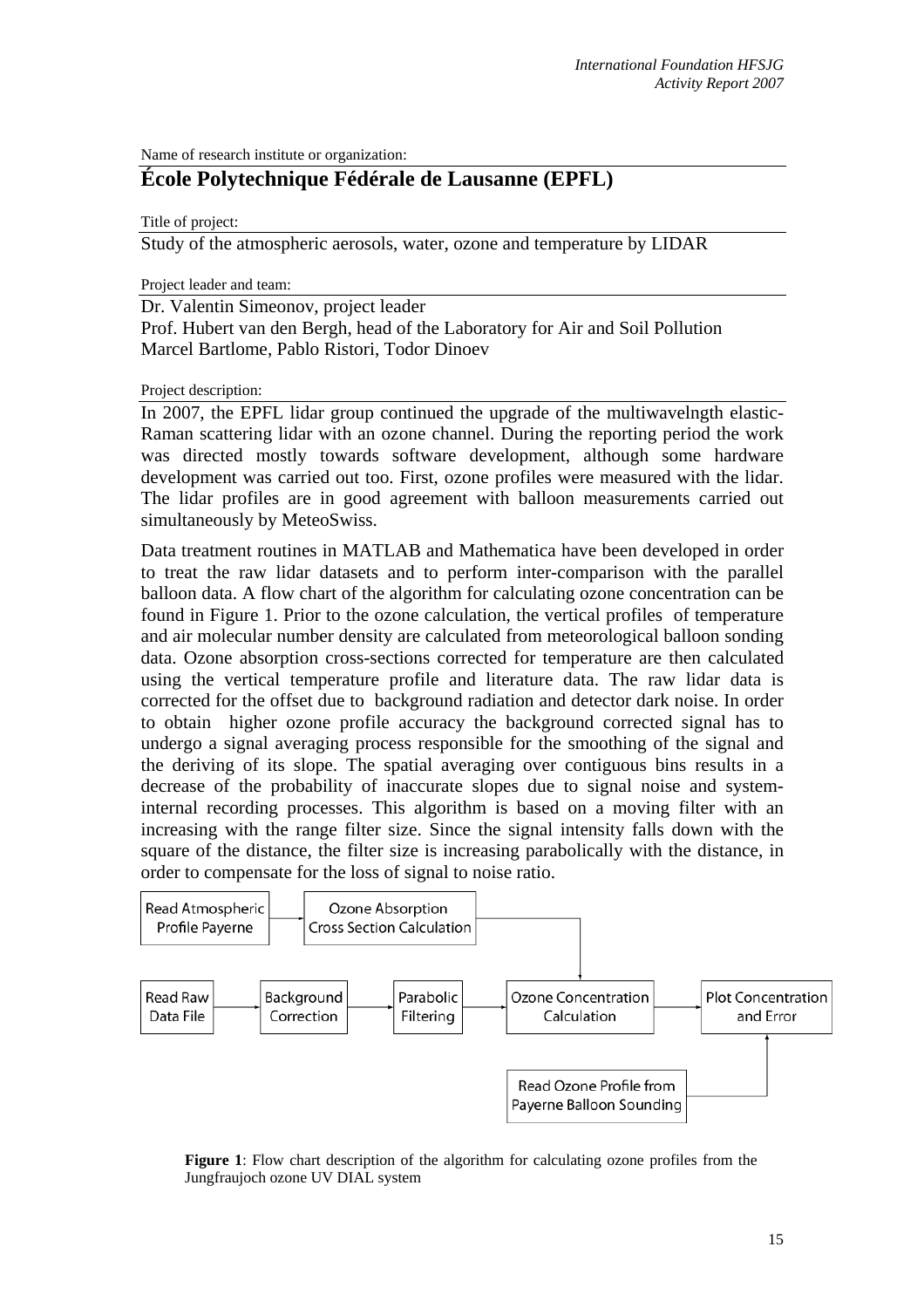After filtering, ozone concentration  $[mol/cm<sup>2</sup>]$  is deduced. At the end the ozone lidar profile can be compared against an ozone profile measured from an ECC ozone launched from Payerne. The whole algorithm was programmed in 2007 and was first tested with datasets from other lidar measurements.

First data sets have been measured and treated with the MATLAB and Mathematica data routine. An example of such measurement compared to the balloon sounding is shown in (Figure 2). The two profiles show very good agreement between 2.5 and 4.8 km above ground level (agl) or 6.1- 8.4 km asl even though the distance between the balloon launching site and Jungfraujoch is more than 80 km. A possible reason for the differences in the ozone concentration between the lidar and the balloon data that reaches up to 30% is the fact that the two instruments measure different air masses. For example, the fast increase in the ozone concentration seen by the lidar above 5.5 km (9.1 km asl) could be due to a local intrusion of stratospheric masses.



**Figure 2**: Lidar ozone profile above Jungfraujoch (3580 m asl) measured with the UV DIAL system (black line). The MeteoSwiss balloon sounding concentration is plotted as a red line.

At present the operational range of the lidar is limited to 6-7 km agl. The limitation comes from the maximum transmited laser energy and the laser beam quality. We expect a 1.5 fold increase in distance by deployng a new harmonic cristals setup, that gives 20 % higher energy and by deploying a new emission scheme which alows 3 times lower beam divergence. Both hardware upgrades were developed in 2007 and will be deployed in 2008.

The ozone data together with the data from the existing water vapor and temperature channels will be used to study troposphere-stratosphere exchange (STE).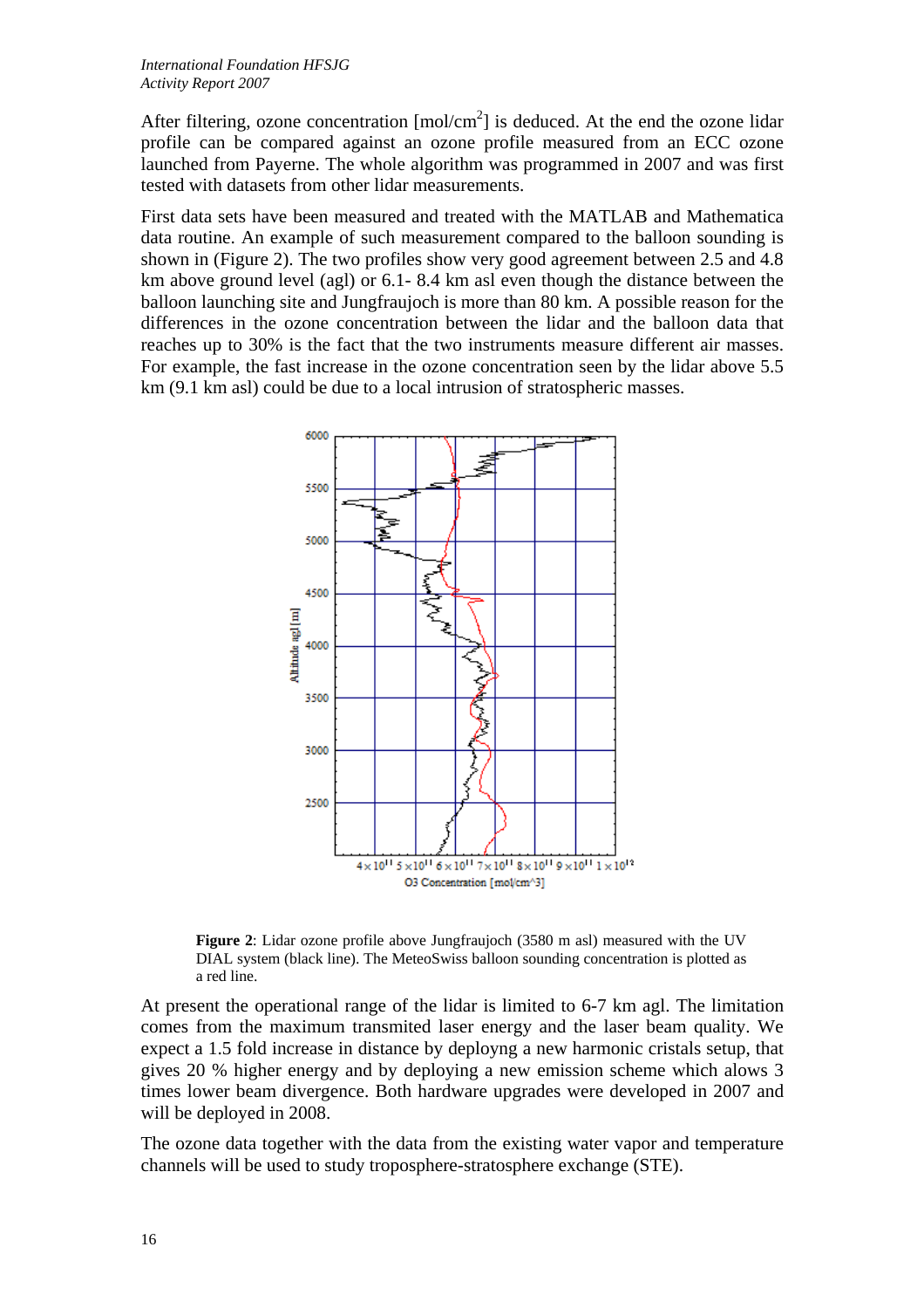#### Key words:

Multi –wavelength lidar, Raman lidar, pure rotational Raman scattering, aerosols, backscatter and extinction coefficients, troposphere, water-vapor mixing ratio, temperature, ozone, STE.

Internet data bases:

http://lpas.epfl.ch/lidar/research/LidarJungfraujoch/Jungfrau.html

Collaborating partners/networks:

EARLINET – European Aerosol Research Lidar NETwork Federal Office of Meteorology and Climatology MeteoSwiss Institue of Atmospheric Optics – Tomsk, Russia

Scientific publications and public outreach 2007:

## **Refereed journal articles**

Amodeo A., J. Bösenberg, A. Ansmann, D. Balis, C. Böckmann, A. Chaikovsky, A. Comeron, V. Mitev, A. Papayannis, G. Pappalardo, M. R. Perrone, V. Rizi, V. Simeonov, P. Sobolewski, N. Spinelli, D. V. Stoyanov, T. Trickl, M. Wiegner - EARLINET: the European Aerosol Lidar Network - Optica Pura y Aplicada, of the Optical Spanish Society, **39**, N. 1-10, 2006.

## **Conference papers**

Pappalardo G., Jens Bösenberg, Aldo Amodeo, Albert Ansmann, Arnoud Apituley, Lucas Alados Arboledas, Dimitris Balis, Christine Böckmann, Anatoly Chaikovsky, Adolfo Comeron, Volker Freudenthaler, Georg Hansen, Valentin Mitev, Doina Nicolae, Alexandros Papayannis, Maria Rita Perrone, Aleksander Pietruczuk, Manuel Pujadas, Jean-Philippe Putaud, Francois Ravetta, Vincenzo Rizi, Valentin Simeonov, Nicola Spinelli, Dimitar Stoyanov, Thomas Trickl, Matthias Wiegner - *EARLINET-ASOS: European Aerosol Research Lidar Network-Advanced Sustainable Observation System* - American Meteorological Society Annual Meeting 2007, January 2007, S. Antonio, Texas, USA. in print

#### **Theses**

Pablo Ristori, "Development of a high spatial and temporal resolution water vapor Raman lidar for turbulent observations" EPFL thesis No. 3963 (2007).

Address: EPFL ENAC LPAS Station 6 CH 1015 Lausanne

Contacts:

Valentin Simeonov Tel.: +41 21 693 61 85 Mob.: +41 79 277 61 76 Fax: +41 21 693 36 26 e-mail: valentin.simeonov@epfl.ch URL: lpas.epfl.ch/lidar/research/LidarJungfraujoch/Jungfrau.html